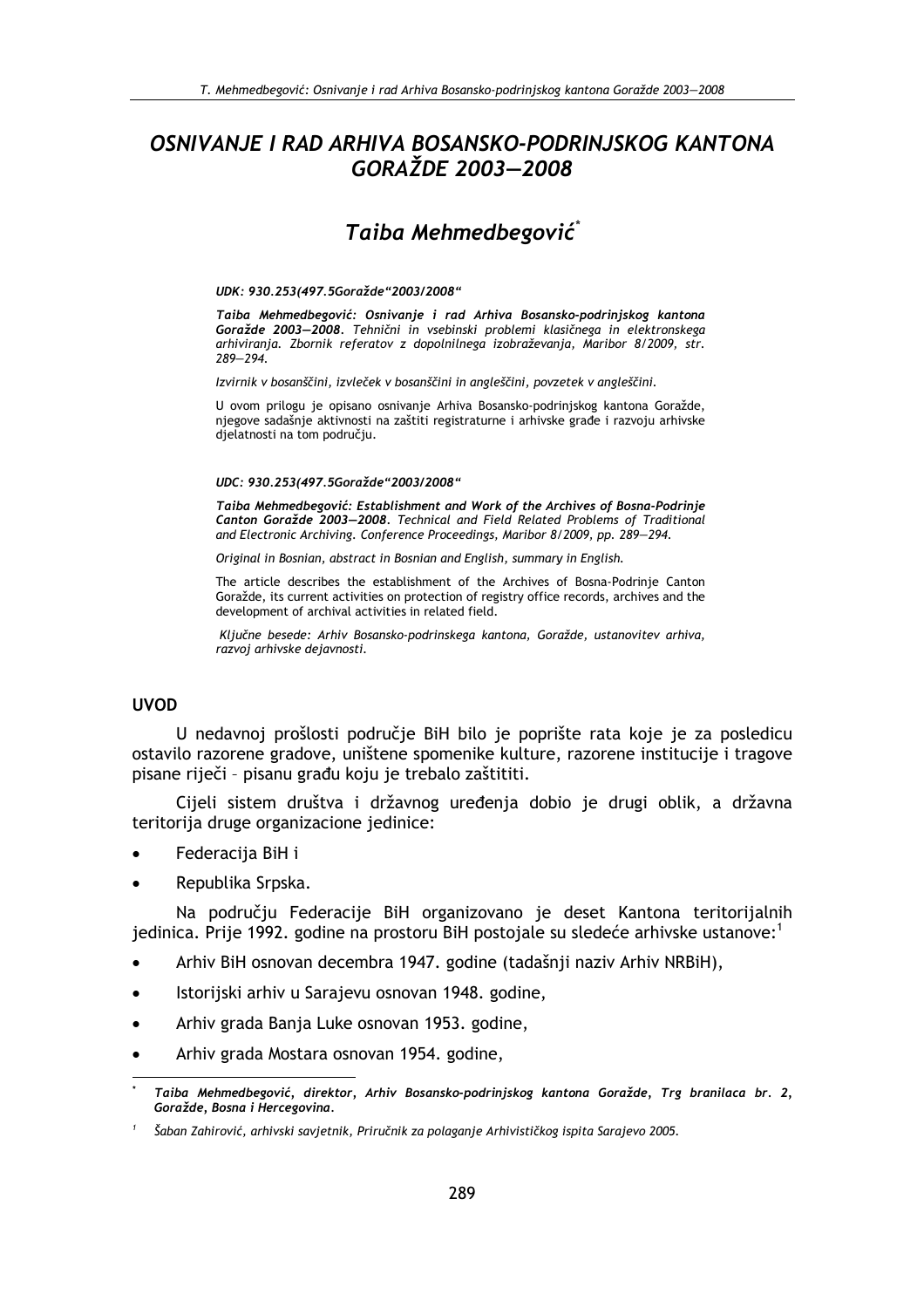- Arhiv grada Tuzle,
- Arhiv grada Travnika.
- Arhiv grada Doboja,  $\blacksquare$
- Arhiv grada Bihaća osnovan 1982. godine,
- Istorijski arhiv Foča osnovan 1983. godine.

U ovakvoj organizacionoj službi, Arhiv BiH imao je ulogu matičnog arhiva i zadatak da vodi zajedničku informativnu službu o arhivima i arhivskoj građi, unapređenje stručnog rada i obrazovanje kadrova i osnivanje centralne radionice za konverzaciju i laminaciju oštećenih dokumenata, mikrofilmsku laboratorij, kinoteku.

Nakon Dejtonskog sporazuma arhivska služba u BiH je potpuno decentrilizirana, pa se u mreži nalaze: Arhiv BiH na nivou BiH, dva entitetska arhiva, te kantonalni arhivi ...

U ovom periodu osnovani su:

- Arhiv Federacije BiH,
- Arhiv Republike Srpske,
- Arhiv Distrikta Brčko,
- Arhiv Zapadnohercegovačke županije na Širokom Brijegu,
- Arhiv Bosansko-podrinjskog kantona Goražde,
- dok su arhiva u Tuzli, Mostaru, Bihaću, Sarajevu i Travniku postali kantonalni.

## ARHIV BOSANSKO-PODRINJSKOG KANTONA GORAŽDE

Arhiv Bosansko-podrinjskog kantona osnovan je 2003.<sup>2</sup> godine, kao samostalna kantonalna ustanova. »Arhiv kantona« vrši stručne i druge poslove iz nadležnosti Kantona koji se odnose na evidentiranje, preuzimanja, sređivanje, obradu, zaštitu i upotrebu ukupne arhivske građe i registraturnog materijala, razvoj arhivske djelatnosti u kantonu, mjere osiguranja i zaštite arhivske građe i stručni nadzor nad zaštitom registraturnog materijala i arhivske građe i odabir arhivske građe iz registraturnog materijala, izdavanje uvjerenja, potvrda i drugih zvaničnih isprava o činjenicama i dokazima koji se nalaze u građi koju čuva stručno usavršavanih službenika arhivske službe i naučno istraživački publicistički rad u arhivskoj djelatnosti.<sup>3</sup>

Arhiv je otpočeo sa radom novembra 2003. godine zapošljavanjem rukovodioca i arhivskog tehničara.

Prvi poslovi bili su uspostavljenje organizacione šeme i Pravilnika o unutrašnjoj organizaciji i radu te donošenie propisa kojima se reguliše način:

Zakon o kantonalnim ministarstvima i drugim tjelima Kantonalne uprave (»Sl. novine BPK Goražde«, broj; 5/03). Zakonom su osnovana kantonalna ministarstva, kantonalne uprave i Kantonalne ustanove Bosansko-podrinjskog kantona Goražde, utvrđen njihov djelokrug a zakon utvrđuje i druga pitanja od značaja za njihovu organizaciju i funkcionisanje.

Član 17. Zakona o ministarstvima i drugim tjelima kantonalne uprave (»Sl. novine BPK Goražde«, broj; 5/03), strana 192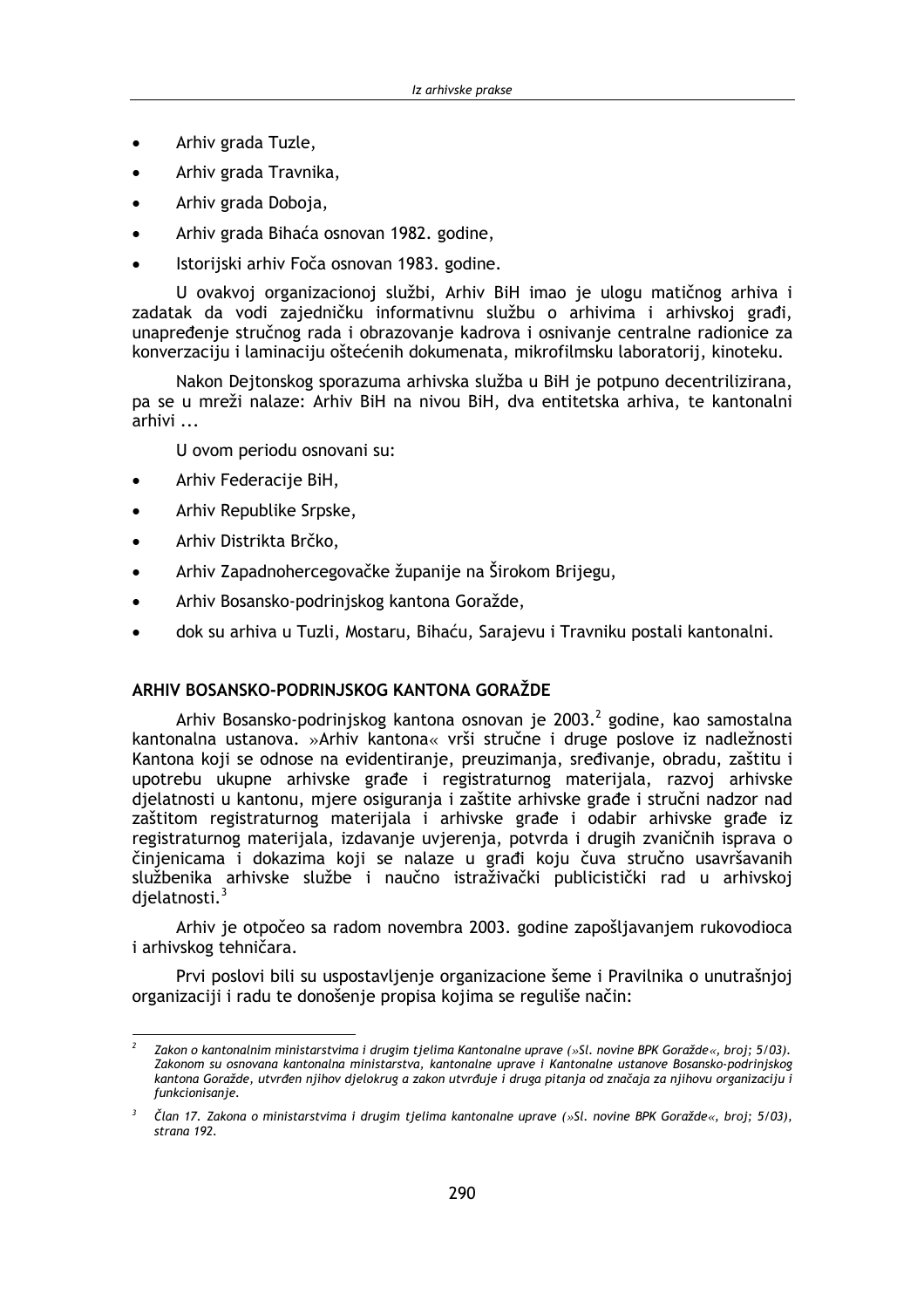- obavljanja stručnih poslova,
- provođenje kantonalne politike,
- drugih poslova i zadataka iz radnih odnosa.

Polazni zakonski okvir za djelovanje bio je »Zakon o arhivskoj građi Bosanskopodrinjskog Kantona«<sup>4</sup> iz 2003. godine, a na osnovu njega donesene su sledeće Uredbe<sup>.5</sup>

- Uredba o načinu organizovanja i vršenja arhivskih poslova u organima uprave i službama za upravu BPK Goražde,
- Uredba o načinu organizovanja i vršenja arhivskih poslova u pravnim licima u BPK Goražde,
- Uredba o strućnim zvanjima i načinu sticanja stručnih zvanja u BPK Goražde,
- te mnoštvo drugih pravilnika i uputstava i objašnjenja iz arhivske djelatnosti i radnih zadataka i odnosa.

Arhiv je dobio uslovne prostorije u podrumu bivše zgrade Zavoda za platni promet Goražde a sada vlasništvo Ministarstva za finansije Vlade FBiH koje smo morali renovirati i osloboditi vlage i drugih nepoželjnih agenasa kako bi stekli minimalne uslove za odlaganje građe.

U tim uslovima otpočeli smo sa radom i registracijom stvaralaca i imaoca građe koji su bili iz raznih oblasti života kao što su:

- kantonalni organi uprave i službe,
- kantonalne institucije i druge ustanove,
- općine, općinske ustanove i institucije,
- pravna lica (škole, preduzeća, banke),
- udruženje građana i drugi.

Period djelovanja registratura i starost registraturne i arhivske građe je različita pa imamo periode:

- 1900 1941, period pred drugi svjetski rat,
- 1941 1992, socijalistički period,  $\bullet$
- 1992 1995, period samostalne države BiH u ratnom dejstvu,
- 1995 2008, period samostalne države BiH posle ratnih dejstava.

Zakon o arhivskoj građi BPK Goražde (»Sl, novine BPK Goražde«, broj; 11/03).

Uredbama se razrađuju osnovni poslovi određeni Zakonom o arhivskoj gradi kao što je: donošenje »Liste kategorija registraturnog materijala sa rokovima trajanja«, uslovi čuvanja registraturnog materijala, odabir arhivske grade iz registraturnog materijala i uništenje bezvrijednog registraturnog materijala, preuzimanje arhivske građe od stvaralaca i imaoca, o stručnim zvanjima i sl. (»Sl. novine BPK Goražde«, broj; 3/04).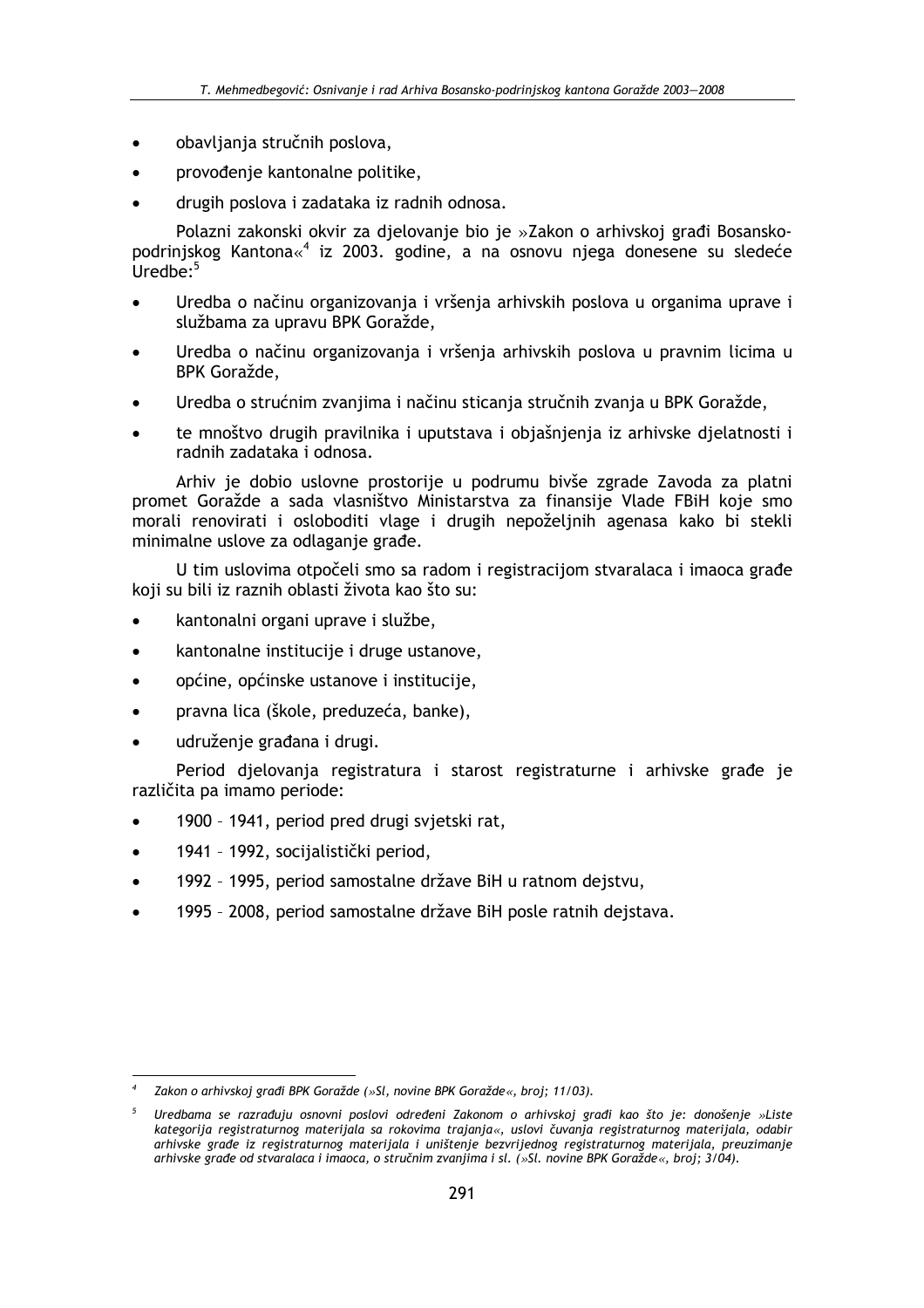#### STRUČNI NADZOR NAD ZAŠTITOM REGISTRATURNOG MATERIJALA I ARHIVSKE GRAĐE I STRUČNO USAVRŠAVANJE SLUŽBENIKA ARHIVSKE SLUŽBE I UPOSLENIKA U **REGISTRATURAMA**

## **OBAVEZE STVARAOCA I IMAOCA REGISTRATURNE GRADE**

Zakonom<sup>6</sup> se uređuje evidentiranje, čuvanje, zaštita i sređivanje registraturne građe, kao i način njihovog prikupljanja, istraživanja, stručne i naučne obrade, objavljivanja i davanja na korištenje arhivske građe iz djelokruga organa vlasti i drugih institucija Bosansko-podrinjskog kantona Goražde predviđenih u Zakonom, a ta građa je nastala u radu:

- Skupštine BPK Goražde,
- Premijera BPK Goražde,  $\bullet$
- Vlade BPK Goražde,
- Kantonalnih organa uprave i kantonalnih ustanova i drugih kantonalnih institucija,
- Općinskih službi za upravu,
- Udruženja građana i drugih pravnih i fizičkih lica koja su organizovana na nivou Kantona.

Iz naziva i strukture ovih stvaraoca i imaoca registraturne i arhivske građe vidi se da je većina njih nastala u periodu 1995-2008.

Znači ovdje je zadatak na stručnom nadzoru i primarnoj ZAŠTITI REGISTRATURNOG MATERIJALA u nastajanju kod stvaraoca i imaoca.

Otud možemo izdvojiti »ZAKONOM« određene obaveze stvaraocu i imaocu registraturne grade:7

- $1<sub>1</sub>$ čuvaju registraturnu građu od oštećenja, uništenja i nestajanja, dok se iz nje odabere arhivska građa;
- $2.$ vode evidenciju o predmetima i aktima;
- $\overline{3}$ . čuvaju registraturnu građu u sređenom stanju;
- 4. omogućavaju Arhivu Bosansko-podrinjskog kantona Goražde (u daljem tekstu: Arhiva Kantona) provjeru čuvanja i sređenosti registraturne građe;
- utvrđuje listu kategorija registraturne građe sa rokovima čuvanja (u daljem  $5<sub>1</sub>$ tekstu: listu kategorija), na koju saglasnost daje Arhiv Kantona;
- vrše godišnji odabir arhivske građe iz registraturne građe prema listi kategorija  $6<sub>1</sub>$ uz odobrenje Arhiva Kantona;
- vode arhivsku knjigu i njen prepis dostavljaju Arhivu Kantona; 7.
- $\mathsf{R}$ dostavlja Arhivu Kantona potrebne podatke za evidencije koje vode.

Zakon o arhivskoj građi BPK Goražde (»Sl. novine BPK Goražde«, broj; 11/03).

Član 10. Zakona.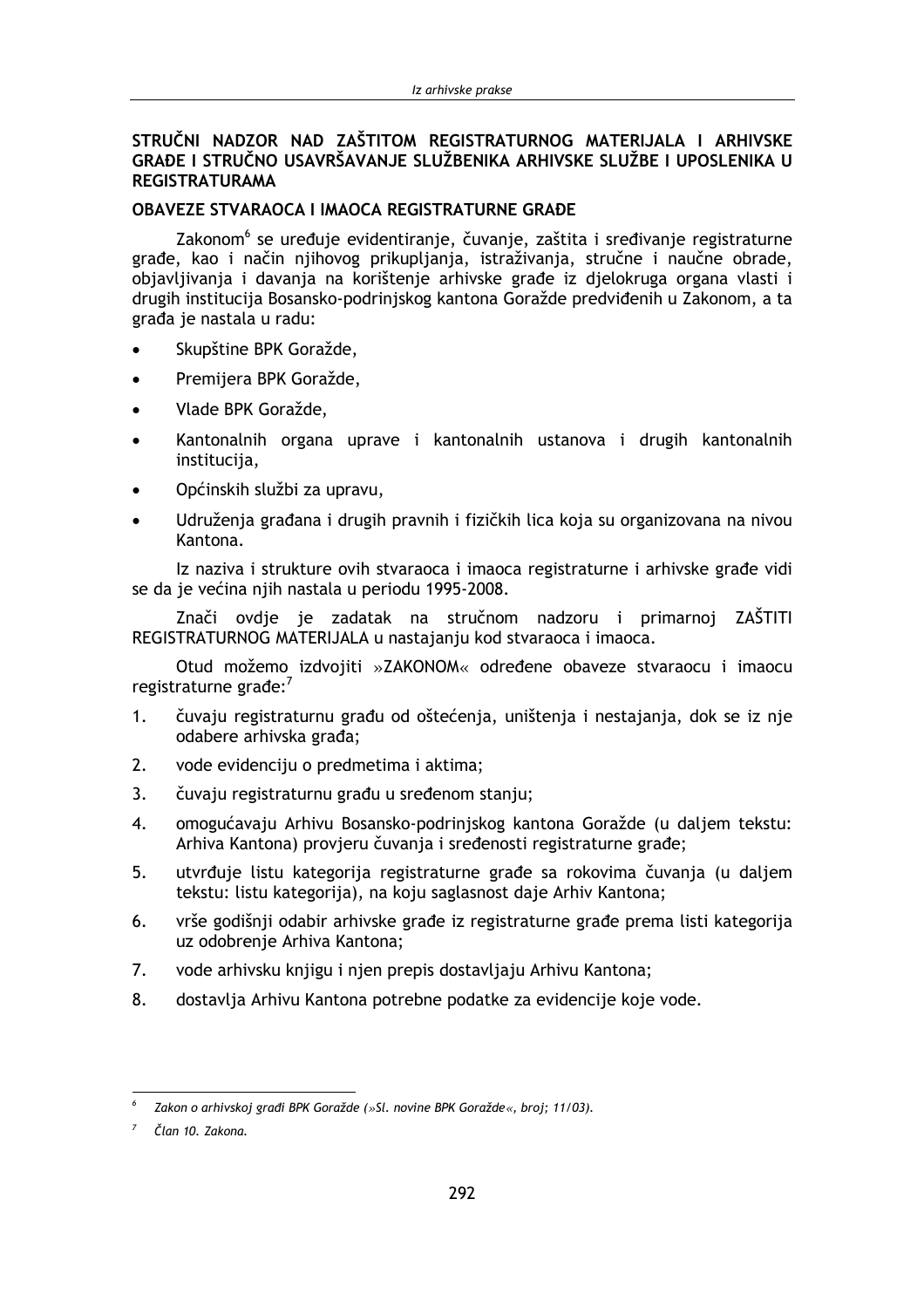#### **OBAVEZE ARHIVA BOSANSKO-PODRINJSKOG KANTONA**

U nizu poslova koje obavlja Arhiv kantona postoje i poslovi stručnog nadzora kao što su:

- Arhiv kantona vrši neposredni nadzor u obavljanju poslova arhiviranja, čuvanja,  $1<sup>1</sup>$ zaštite, stručnog održavanja registraturne i arhivske građe koja se nalazi kod stvaraoca i imaoca na području Kantona.
- $2.$ Arhiv kantona vrši nadzor prilikom odabiranja arhivske građe iz registraturne građe.
- $3.$ Arhiv kantona nalaže stvaraocu i imaocu da u određenom trenutku preduzme mjere za otklanjanje utvrđenih nedostataka i oštećenja na registraturnoj i arhivskoj građi.

Poslove stručnog nadzora obavlja »Služba ili odjeljenje za nadzor« u Arhivu kantona neposrednim uvidom na licu miesta i posietom registraturama stvaraoca i imaoca registraturne građe i sastavljanjem »ZAPISNIKA« konstatuje se da li se izvršavaju obavezne mjere zaštite registraturne i arhivske građe i predlaže u »RJEŠENJU« miere za otklanianie nedostataka.

## STRUČNO USAVRŠAVANJE

Jedan od »ZAKONOM« određenih obaveza Arhiva kantona je da:

»Vrši stručno obrazovanje i usavršavanje službenika arhivske službe i stručno osposobljavanje stvaralaca i imalaca registraturne i arhivske građe«.

Edukacija arhivskog kadra za složene arhivske poslove obavlja se kroz različite oblike:

- pripravnički, volonterski rad,
- stručni arhivistički i stručni upravni ispit,  $\bullet$
- seminari iz kancelarijskog i arhivskog poslovanja,
- razna savietovania i dr.

Edukacije uposlenika u registraturama stvaraoca i imaoca također podrazumieva:

- za rad uposlenika na poslovima pisarnica položen stručni upravni ispit,
- za rad uposlenika na poslovima arhiviranja položen stručni arhivistički ispit.

Uposlenici u registraturama takođe pohađaju seminare i edukacije iz oblasti kancelarijskog i arhivskog poslovanja.

Do sada je na području Bosansko-podrinjskog kantona osposobljeno:

- 2. VŠS .............. 3 viša arhivska tehničara
- 3. SSS .............. 60 arhivskih tehničara

Član 17. Zakona.